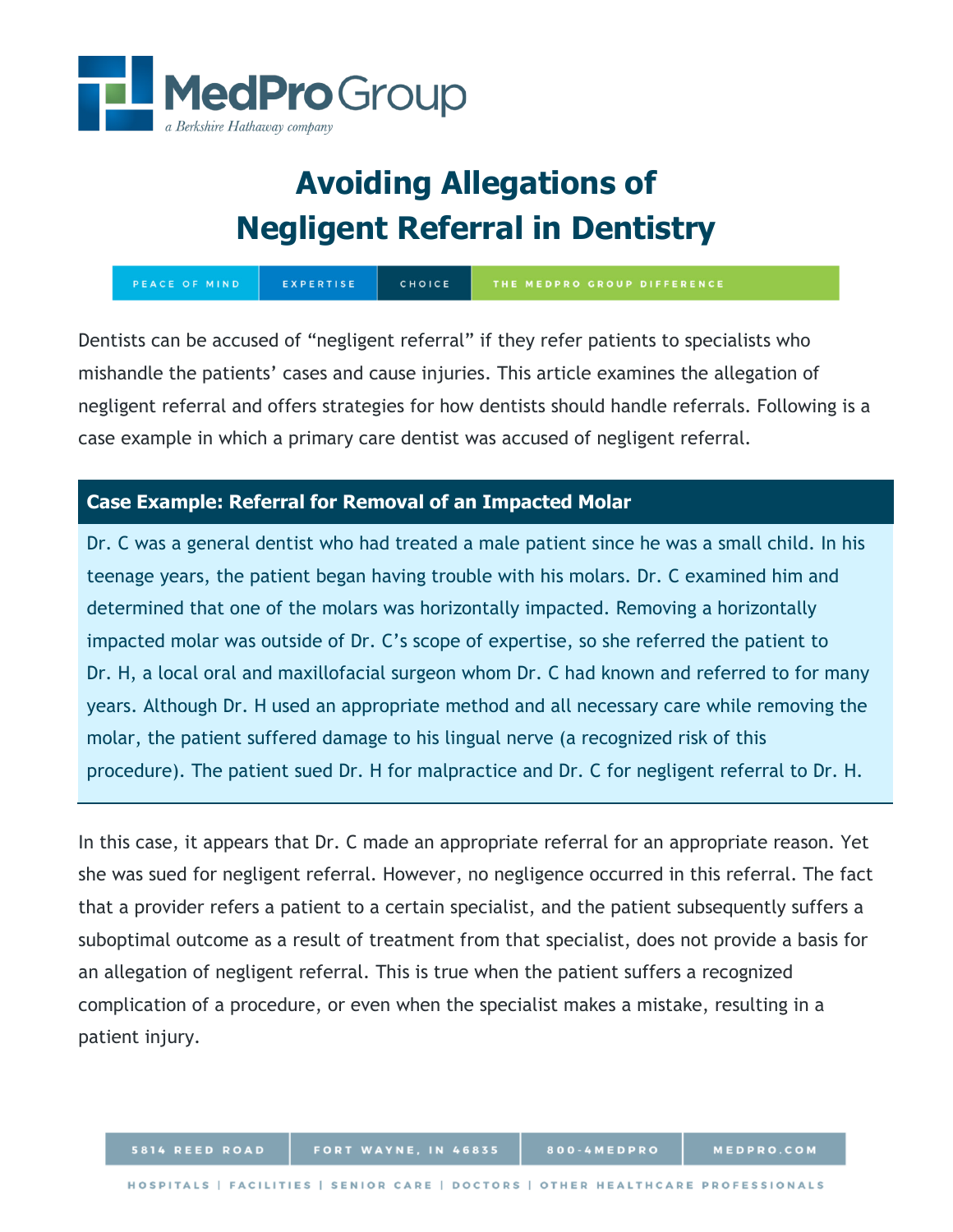#### Avoiding Allegations of Negligent Referral in Dentistry 2

Negligent referral occurs when the dentist does not use appropriate care in determining that a referral is necessary or in referring the patient to a qualified specialist  $-$  e.g., if the referring provider *knew or should have known* that the specialist was not competent to render the needed care. Lack of competency might result from various factors. For example, the necessary care might be outside the specialist's scope of practice, or an impairment might jeopardize the specialist's ability to provide safe care (e.g., an illness, injury, substance abuse, or advanced age).

Every specialist has cases that result in suboptimal outcomes and occasional cases in which errors are made. That does not  $-$  in and of itself  $-$  make the specialist an inappropriate referral resource. Again, the allegation of negligent referral only applies when the referring provider has reasonable grounds to believe that a patient will have a suboptimal outcome as a result of the specialist's treatment.

In the previous case example, the patient might have had grounds for a negligent referral allegation if Dr. C had referred the patient to a specialist who had no expertise in, or experience with, removing horizontally impacted molars.

## **Strategies to Avoid Allegations of Negligent Referral**

5814 REED ROAD

One effective way to avoid allegations of negligent referral is to give patients choices related to their care. Although occasionally a situation might occur in which there is only "one person for the job," generally more than one specialist is available, even if some travel is involved. If the primary care dentist knows of several competent specialists in the area, then he/she should provide the patient with a list of these specialists.

The primary care dentist also might suggest that the patient contact his/her insurance carrier to obtain specialist recommendations (and to verify coverage). The dentist also might consider referring the patient to a local dental society to see whether the group recommends any particular specialists. Finally, especially if the case is unusually complicated, it might be appropriate for the primary care dentist to refer the patient to a dental school.